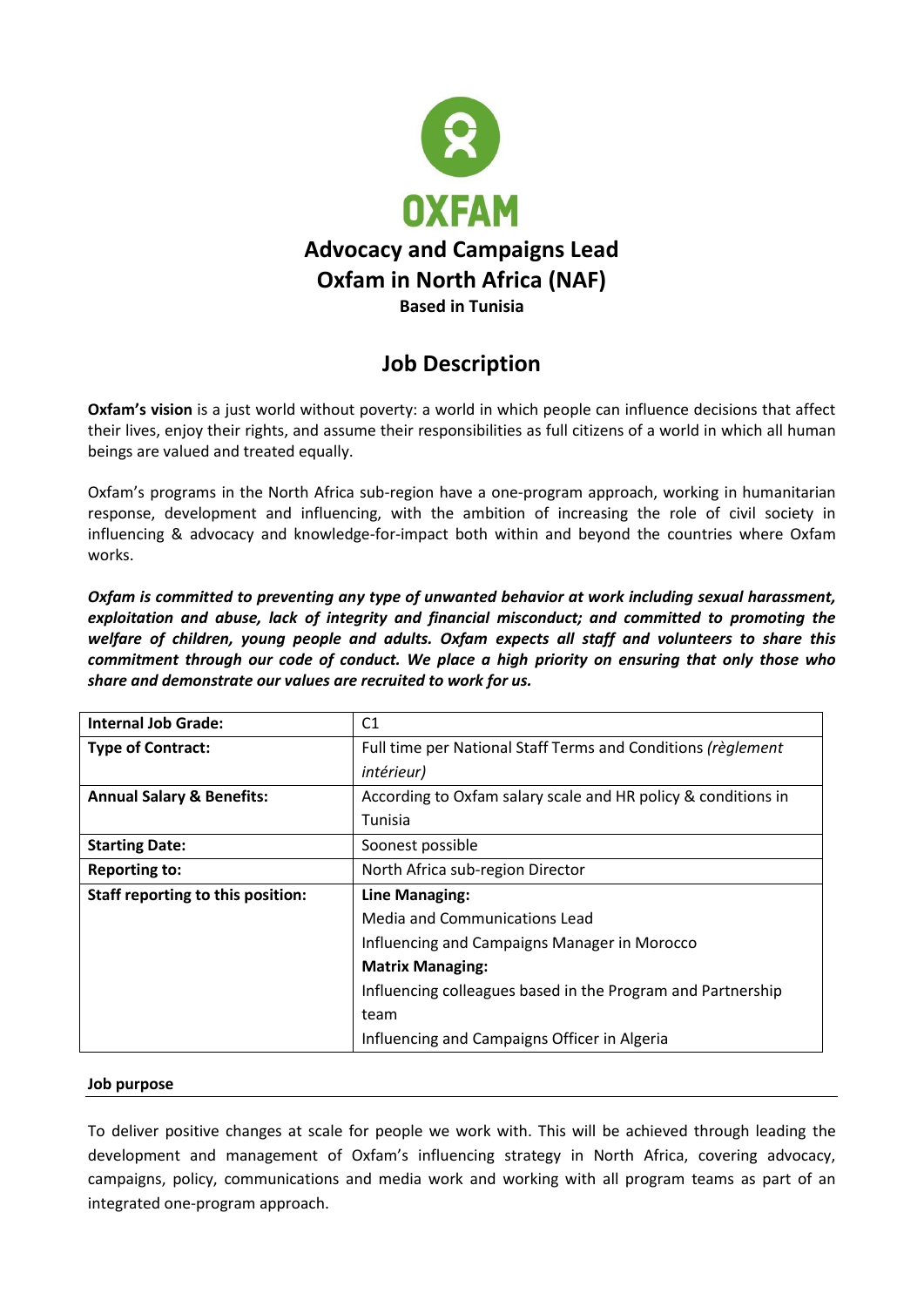As a member of the NAF senior management team, the Advocacy & Campaigns Lead spearheads Oxfam's influencing work in North Africa, ensuring that the programs in the sub-region develop and deliver a coherent policy and influencing strategy, built on programming and cognizant of risk and relevance to the evolving context.

#### **Key Responsibilities and Accountabilities**

# **Provide strategic vision and leadership to develop and manage Oxfam's NAF influencing strategy, encompassing advocacy, campaigns, policy, media and communications**

- Work effectively with the NAF Director, NAF Programs and Partnerships Manager, Program and Policy Leads, advisors at regional as well as with global levels and civil society partners (international and national), to lead the NAF influencing work; while analyzing policy and practice issues and on-the-ground realities, prioritizing and devising innovative activities that will secure positive change for people in the sub-region in both the short and long-term, as well as leveraging opportunities and issues that arise in real-time.
- Work with the Gender colleagues to ensure women's rights and gender justice is taken into account in NAF policy, advocacy and campaign work.
- Stay abreast of and adjust to the evolving context affecting the NAF sub-region and deliver timely intelligence and effective high level analysis of policies, practices, communications and decisions relevant to Oxfam's programs.
- Build relationships with external stakeholders and allies including donors, government representatives, civil society organizations and academia, to increase partnership and influence in the sub-region.
- Forge meaningful links between local to global and global to local, (also south-south).
- In line with the sub-regional ambitions to engage with campaign initiatives, facilitate the development and implementation of advocacy and campaigns at the country and regional level, ensuring regional and global linkages. This includes flexing the global linkages to benefit local influencing initiatives.
- Lead on and coordinate the development of well-grounded policy positions regarding the subregion and countries, ensuring coherence with our global messaging, leading on new policy lines as needed and leading on the sign off process with relevant stakeholders as per Oxfam guidelines.
- Ensure oversight of sign off for all influencing and media and comms products in NAF as per Oxfam guidelines.
- As a member of the NAF Cluster Senior Management Team, support the NAF team to deliver an influencing strategy, in line with Oxfam's strategy in NAF as well as Oxfam's Global Strategic Framework to ensure maximum impact.
- In close coordination with the NAF Director, provide advice and leadership on risk assurance and management, especially from a brand perspective.
- Work closely with Oxfam MENA teams, Oxfam International teams, and Oxfam affiliates to ensure coordinated approaches on Influencing that achieve the most impactful positive change.
- Strengthen the relevance, legitimacy and mutual accountability of Oxfam's sub-regional influencing initiatives.

**Leadership and Management: Lead a team of policy, campaigns, media and communication resources at subregional and country levels to develop and deliver Oxfam's influencing strategy in NAF**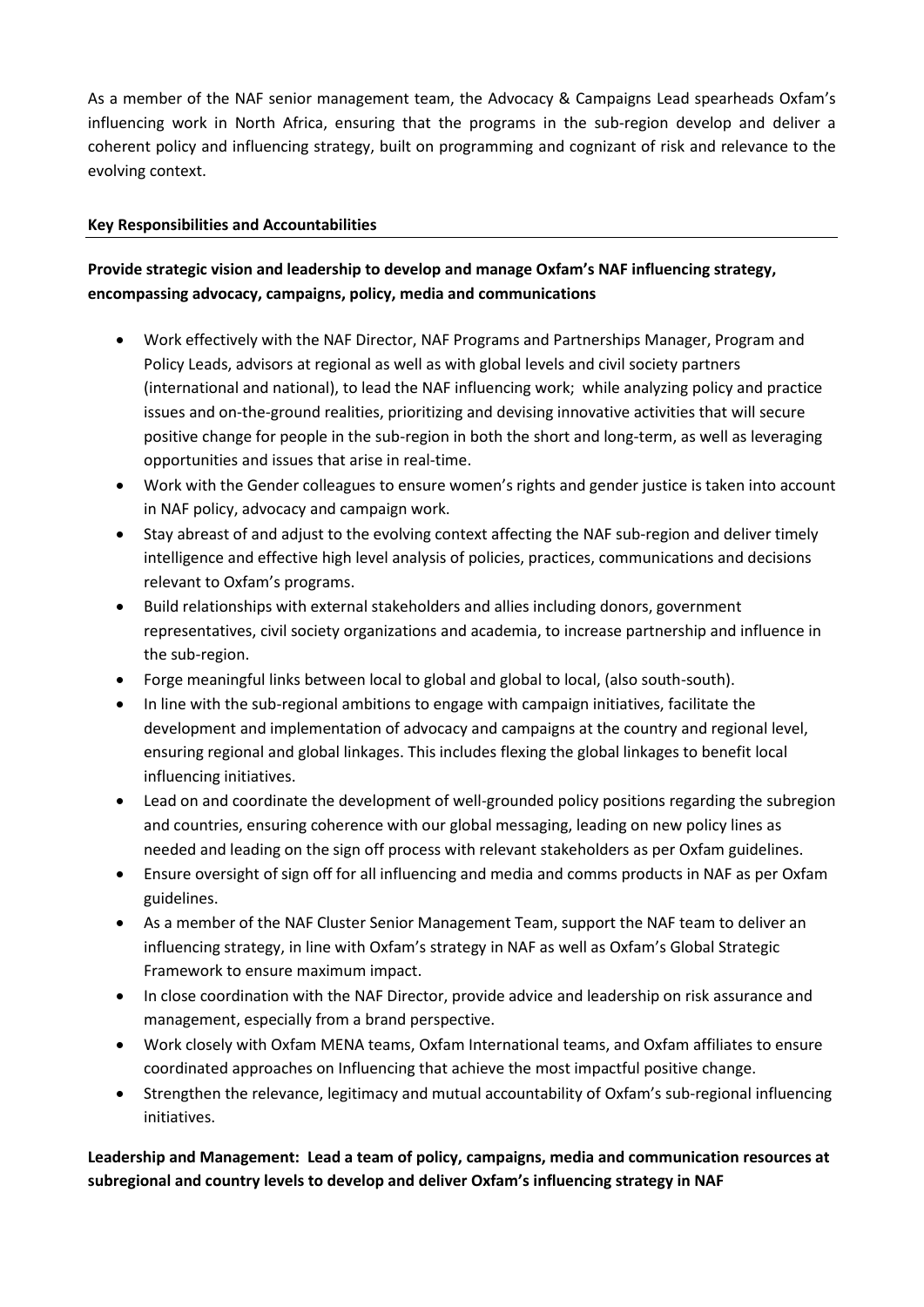- Provide steer and regular guidance and support to the different team members in their respective roles.
- Oversee and monitor the advocacy and campaigns initiatives, budget and expenditures, in close coordination with the NAF Fundraising and Compliance Lead and the NAF Finance and Operations Manager. Provide guidance and support to the influencing teams in the country offices for the improvement of efficient budgeting and expenditure.
- Ensure and facilitate linkages, exchanges and shared learnings amongst and between the team members based in different countries and managing a diverse range of influencing initiatives, with the partners, and within the organization.
- Encourage and open opportunities for the team members to connect, and link (to exchange and learn) with peers and colleagues from the different NAF country offices, with program teams at other Country Offices and within the Oxfam Confederation.
- Manage (directly or through matrix lines) the NAF influencing team and coordinate influencing resources, including media and communications. in country and across the region and globally to influence impactful change in NAF.
- Conduct and coordinate systematic advocacy and lobbying initiatives at the national, regional and global levels, in line with agreed delegation and division of labor.
- Ensure Oxfam representation in key appropriate external policy and media forums based in the region and other locations as appropriate and as agreed with the NAF Director.
- Coordinate high level representation of Oxfam's advocacy messages and program in the national, regional and global media.
- Manage the sign-off process when relevant of policy and media products, and contribute as appropriate, to policy lines as per the country influencing strategy.

#### **Contribute to developing Oxfam quality programs in the subregion**

- In close coordination with the NAF Head of Programs and Partnership and the Fundraising and Compliance Lead, feed into in the development and implementation of the NAF strategy and program design as needed. Provide and facilitate high level influencing support to NAF programs.
- Actively contribute to engagement with donors and key funding stakeholders for resource mobilization and program development.
- Ensure adequate resourcing is allocated within budgets to scale up influencing at national and regional levels.
- Provide guidance to country teams on good practice around power analysis, integrated programming, evidence-based advocacy, public campaigning, effective messaging, risk assessment and ensuring the creation of clear and accessible tools and resources for teams to maximize their programs impact
- Ensure that Influencing is embedded in all programs, including though capacity-building to deliver Oxfam's model and theory of change
- Support Oxfam in NAF to reflect Oxfam's Southern campaigning principles including approaches to develop local ownership and national capacity for advocacy work.
- In close coordination with program colleagues, ensure that programs relevant to advocacy and campaigns are in compliance with donor contractual obligations, that program learnings are included in advocacy and policy products, and that program teams include advocacy in proposal design.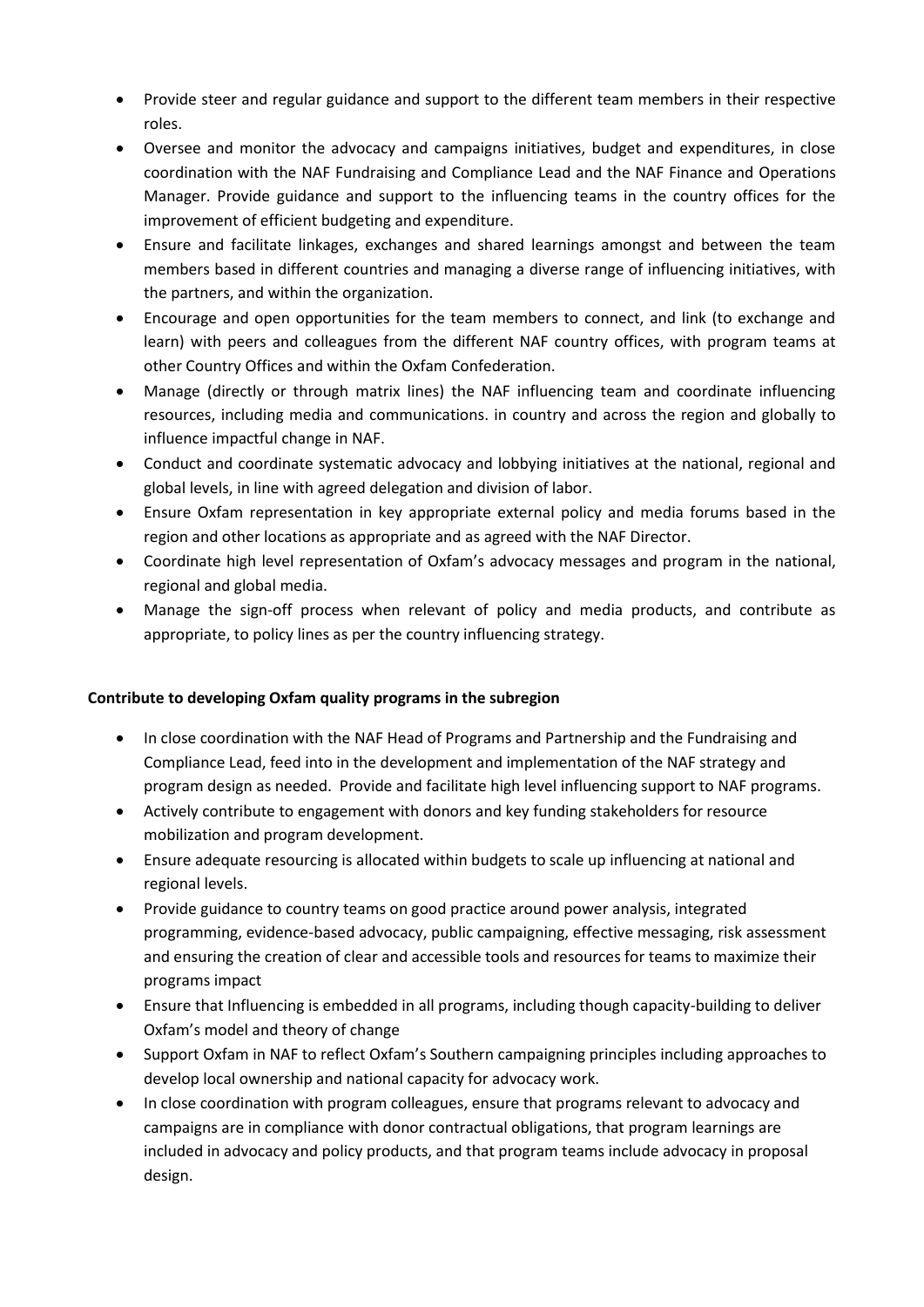Ensure regular monitoring and evaluation of advocacy and policy work and that regular reflection and review is undertaken to continuously improve effectiveness and impact.

### **Program Quality Assurance and MEAL – planning, delivery and reporting**

 In collaboration with the Programs and Partnership team and together with MEAL officer/s, develop impact indicators and empowering methods of measurement – such as participatory action research, most significant change stories, constituency feedback committees, etc.

### **CORE DIMENSIONS**

- Ability to demonstrate sensitivity to cultural differences and gender issues, as well as the commitment to equal opportunities.
- Ability to demonstrate an openness and willingness to learn about the application of gender mainstreaming, women's rights, and diversity for all aspects of development work.
- Commitment to Oxfam's safeguarding policies to ensure all people who come into contact with Oxfam are as safe as possible.
- Adhere to Oxfam's principles and values as well as the promotion of gender justice and women's rights.
- Understanding of and commitment to adhere to equity, diversity, gender, staff health and wellbeing principles

## **Technical Skills, Experience & Knowledge**

- A Master's degree level or equivalent experience in development, social science, or other relevant fields.
- At least 12 years of experience in development organization/s as a progressively responsible professional working experience in similar organizations and relevant types of jobs. And a minimum of 7 years of experience in a job with similar focus and responsibilities.
- Solid knowledge and understanding of the North of Africa sub-region, and experience in working in countries in transition as well as a significant knowledge of the thematic areas of work of Oxfam.
- In-depth understanding of the economic, political and social causes and dynamics of poverty, vulnerability, inequality, humanitarian suffering and a familiarity with policy issues related to these topics in the North Africa region.
- Stong risk analysis and judgement skills (internal and external) and experience in developing, monitoring and maintaining risks register/s and mitigations.
- Proven experience of leading and supporting others in the design and implementation of strategies, campaigns, programs and research, as well as policy work in one or more countries in the NAF subregion.
- In-depth experience of leading and working with team(s) in the global south to enhance influencing capacity and impact.
- Superb judgement that ensures the delivery of a coherent strategy and policy, and grows Oxfam's work and reputation across the region.
- Ability to address gender issues and women's rights in the design/delivery of influencing work.
- Very strong analytical and conceptual thinking skills; able to understand highly complex issues and translate them into simple, workable actions and plans.
- Excellent communication and influencing skills, with experience of external representation strategies, lobbying, advocacy and campaigning.